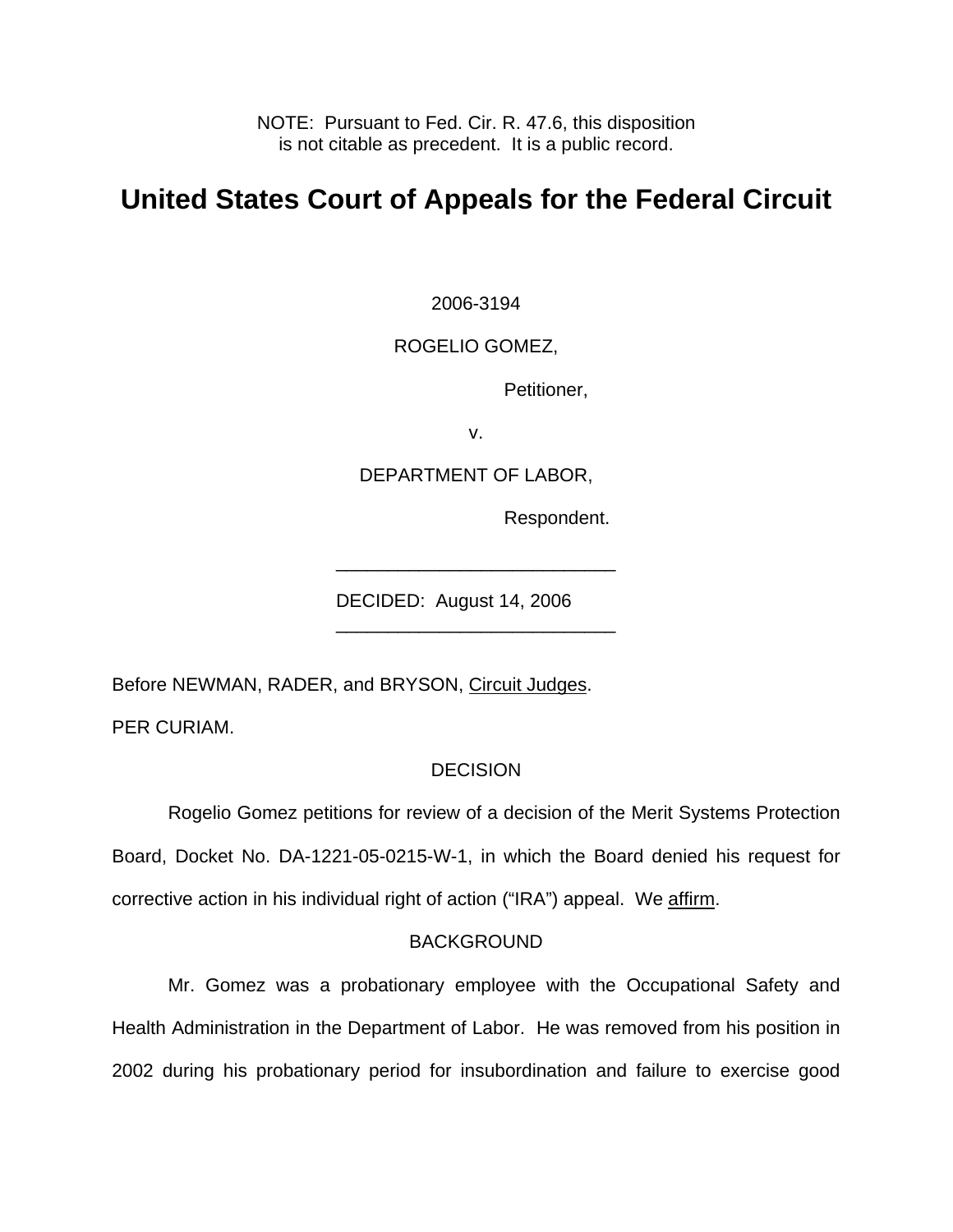judgment while conducting agency business. Mr. Gomez sought to appeal to the Merit Systems Protection Board from the removal action, alleging that he was terminated because he was a Methodist and because he was Hispanic. That appeal was dismissed based on Mr. Gomez's status as a probationary employee. Mr. Gomez also filed a discrimination claim with the Department of Labor, alleging discrimination on the same two grounds. After the agency found no discrimination, Mr. Gomez appealed that determination to the Equal Employment Opportunity Commission, which rejected his appeal.

 Following the agency's decision on his discrimination claim, Mr. Gomez filed a complaint with the Office of Special Counsel, asserting for the first time that his termination was in retaliation for whistleblowing activity. After the Office of Special Counsel notified Mr. Gomez that it was terminating its inquiry into his complaint, he filed the present IRA appeal with the Merit Systems Protection Board.

 The administrative judge who was assigned to the case ruled that Mr. Gomez had raised non-frivolous allegations of fact sufficient to warrant a hearing. In particular, the administrative judge ruled that Mr. Gomez had made sufficient allegations that he had made a protected disclosure and that his termination was in reprisal for that disclosure. Accordingly, the administrative judge conducted a hearing to determine whether the agency's termination action was in fact in retaliation for protected whistleblowing.

The evidence at the hearing showed that Mr. Gomez's supervisor had instructed him not to participate as a translator in a particular interview being conducted by a coworker because of concerns about placing Mr. Gomez in a situation in which he could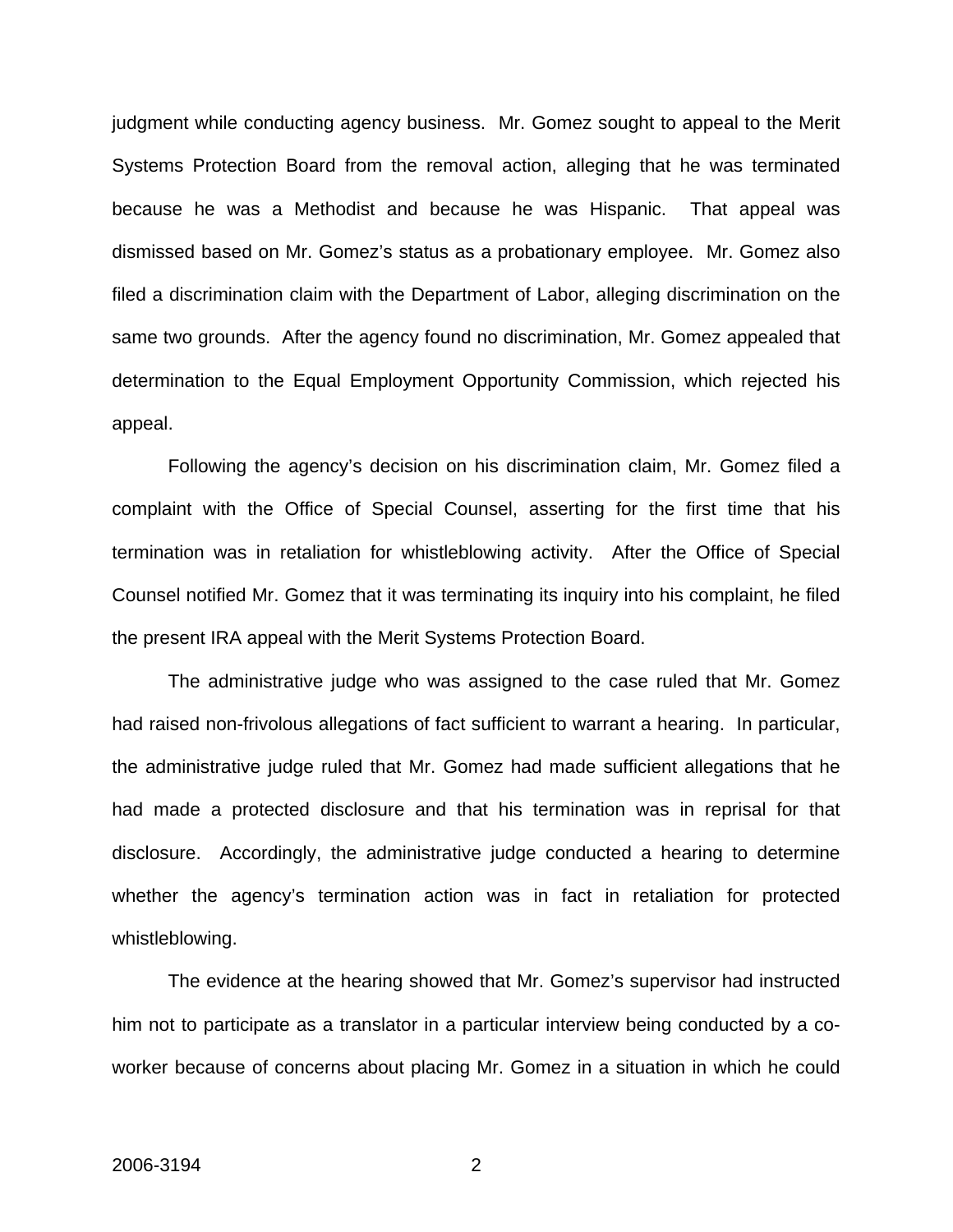potentially be accused of sexual harassment. Mr. Gomez, however, participated in the interview anyway, in disregard of the instructions he was given. An investigation of the incident revealed not only that Mr. Gomez had acted contrary to his supervisor's instructions, but also that on two other occasions, Mr. Gomez had engaged in misconduct by making sexually suggestive remarks to a female co-worker and to a female employee of a company that the agency was investigating. The agency decided to terminate him based on those incidents. In response, Mr. Gomez contended that during the investigation of his conduct he had complained about the behavior of the coworker who conducted the interview, claiming that she had acted improperly toward the witness in the course of the interview. It was that complaint that he alleged was the protected disclosure that resulted in his termination.

 After the hearing, the administrative judge concluded that, even assuming Mr. Gomez made a protected disclosure, the evidence "fails to support a conclusion that this disclosure was a contributing factor in the agency's decision to terminate his employment during the probationary period." Beyond that, the administrative judge ruled, "the credible evidence overwhelmingly supports a conclusion that, under the circumstances shown, the agency would have terminated this probationary employee, even in the absence of this disclosure."

#### **DISCUSSION**

 In order to establish a prima facie case of retaliation for whistleblowing activity, the appellant must show by a preponderance of the evidence that he made a protected disclosure that was a contributing factor in the action being appealed. See 5 U.S.C. §§ 1221(e)(1), 2302(b)(8); Frey v. Dep't of Labor, 359 F.3d 1355, 1359 (Fed. Cir. 2004);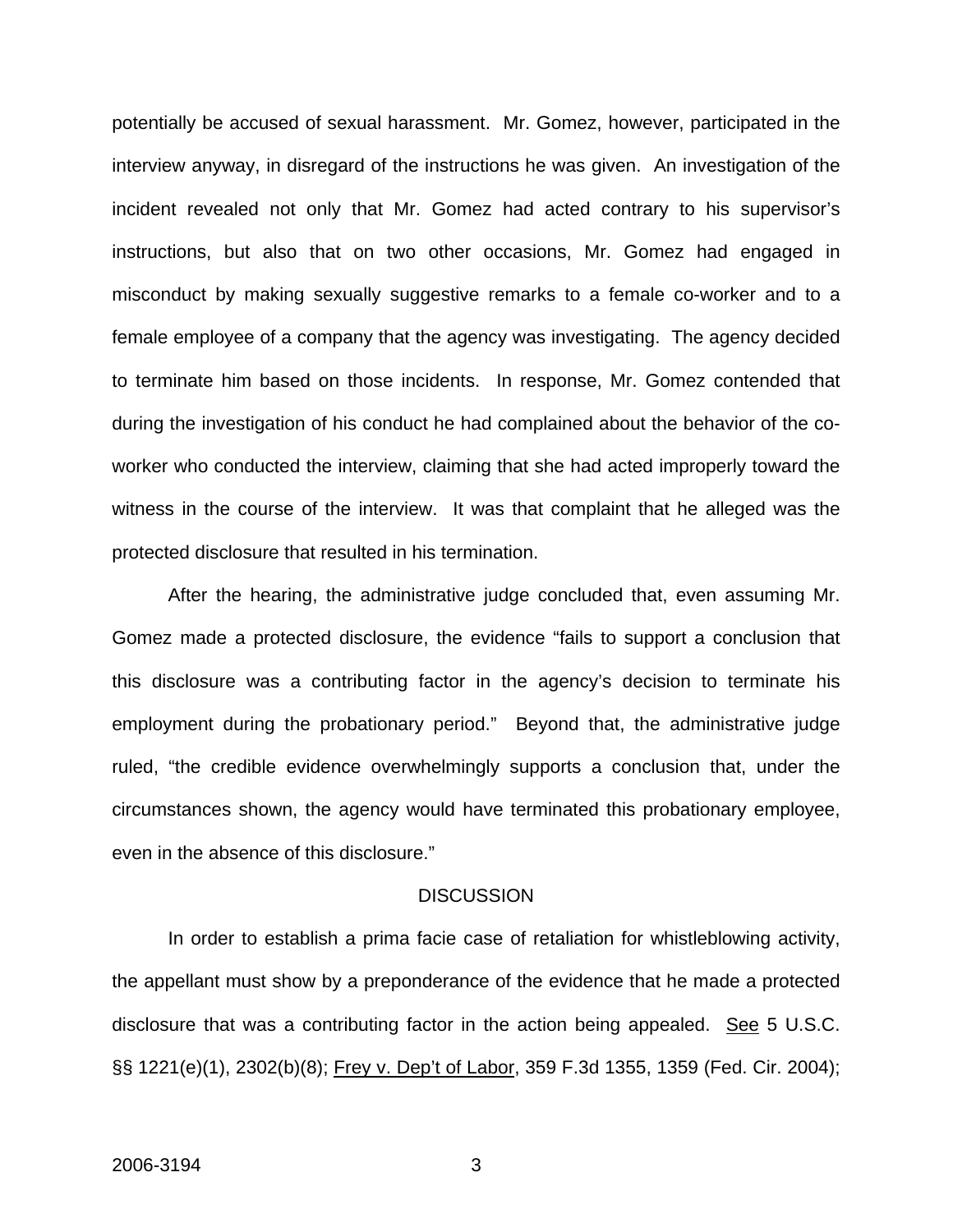Briley v. Nat'l Archives & Records Admin., 236 F.3d 1373, 1378 (Fed. Cir. 2001). Even if the appellant makes such a showing, no corrective action is required if "the agency demonstrates by clear and convincing evidence that it would have taken the same personnel action in the absence of [the protected] disclosure." 5 U.S.C. § 1221(e)(2); Carr v. Soc. Sec. Admin., 185 F.3d 1318, 1322 (Fed. Cir. 1999); Ellison v. Merit Sys. Prot. Bd., 7 F.3d 1031, 1034 (Fed. Cir. 1993).

 In this case, the administrative judge, after conducting a hearing, found that Mr. Gomez had failed to show that his alleged protected disclosure contributed to his termination. That finding, which was supported by a detailed factual recitation and credibility determinations by the administrative judge, is plainly supported by substantial evidence. In addition, the administrative judge made the further finding that the evidence clearly and convincingly showed that the agency would have taken the same action against Mr. Gomez even in the absence of his asserted protected disclosure. That finding, like the first, is supported by substantial evidence.

Although Mr. Gomez argues at length about the facts of the case, contending that the administrative judge should not have found the facts against him, the standard of review on an appeal from factual findings of the Board is a difficult one for an appellant to overcome, especially when the Board's findings are based on credibility determinations. See King v. Dep't of Health & Human Servs., 133 F.3d 1450, 1453 (Fed. Cir. 1998) ("an evaluation of witness credibility is within the discretion of the Board and . . . such evaluations are 'virtually unreviewable"); Hayes v. Dep't of the Navy, 727 F.2d 1535, 1537 (Fed. Cir. 1984) (Board's factual findings must be upheld if "it has a rational basis supported by substantial evidence from the record taken as a whole. The